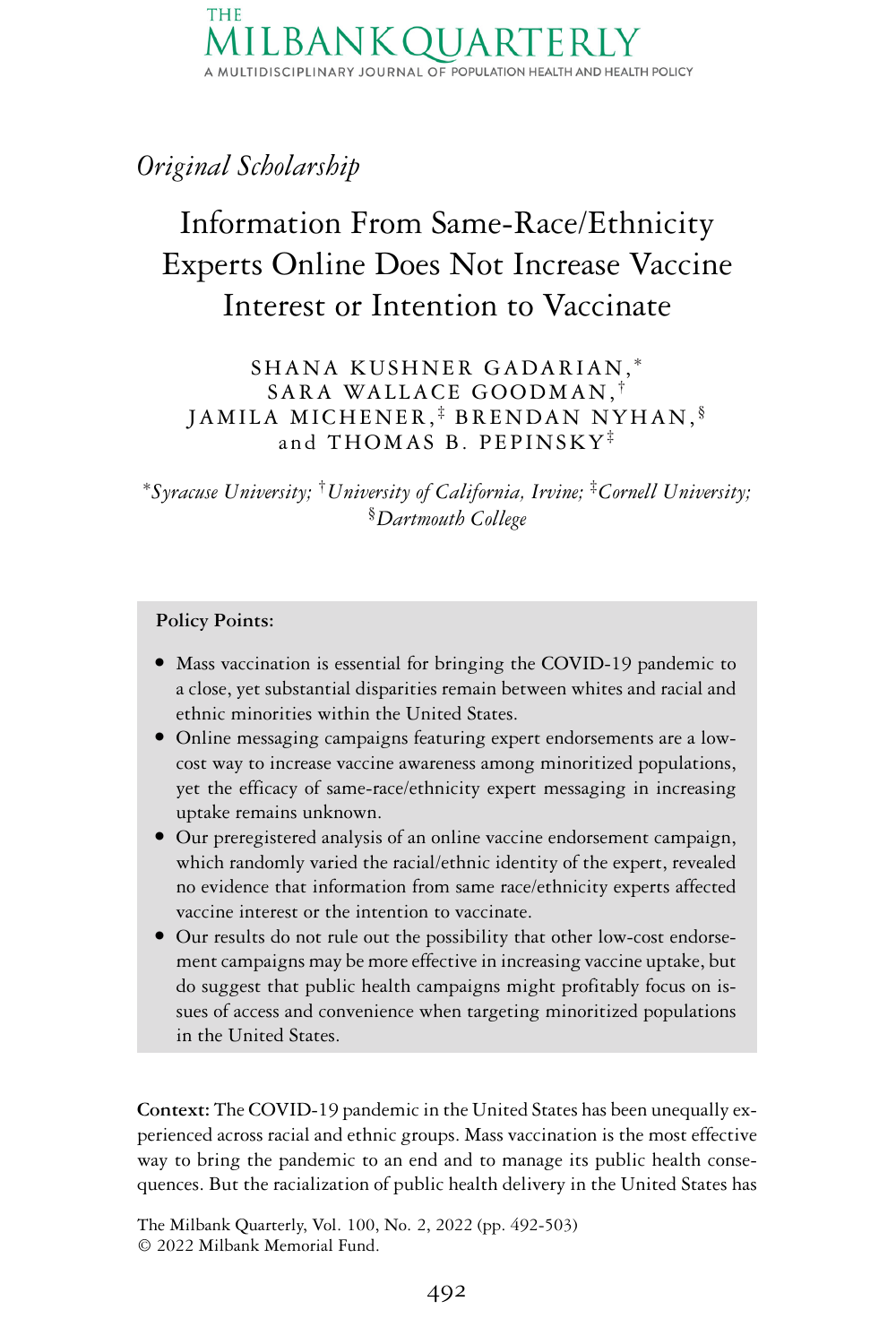produced a sizable racial/ethnic gap in vaccination rates. Closing this gap in vaccine uptake is therefore essential to ending the pandemic.

**Methods:** We conducted a preregistered, well-powered ( $N = 2,117$ ) betweensubjects survey experiment, fielded March 24 to April 5, 2021, in which participants from YouGov's online panel—including oversamples of Black (*n* = 471), Hispanic/Latino/a (*n* = 430), and Asian American (*n* = 319) participants—were randomly assigned to see COVID-19 vaccine information endorsed by same- or different-race/ethnicity experts or to a control condition. We then measured respondents' vaccination intentions, intention to encourage others to get vaccinated, and interest in learning more information and sharing information with others.

**Findings:** Same-race/ethnicity expert endorsements had no measurable effect on nonwhite or white respondents' willingness to get the COVID-19 vaccine, to encourage others to get the vaccine, or to learn more or share information with others.

**Conclusions:** Our study provides empirical evidence suggesting online endorsements from same-race/ethnicity experts do not increase vaccine interest, advocacy, or uptake, though same-race/ethnicity endorsements may be effective in other venues or mediums.

**Keywords:** coronavirus, COVID-19, vaccination, race, ethnicity, vaccine hesitancy, expert messaging.

Mass VACCINATION IS A VITAL STEP TOWARD ENDING THE COVID-19 pandemic. However, some communities have been slower to vaccinate than others. As of October 2021, for instance, the percentage of Black and Hispanic/Latino/a peo COVID-19 pandemic. However, some communities have been slower to vaccinate than others. As of October 2021, for instance, the percentage of Black and Hispanic/Latino/a people who were fully vaccinated was lower than the percentage of whites across most states.<sup>1</sup> Reducing differences in uptake rates between these groups will be important to help mitigate the disproportionate effects of the pandemic on racial and ethnic minority groups.

One approach to addressing vaccine hesitancy in minority communities is to highlight the voices of in-group experts. For instance, the Kaiser Family Foundation and the Black Coalition Against COVID recently released an online video series for Black audiences called "The Conversation: Between Us, About Us," featuring Black doctors, nurses, and researchers [\(http://www.betweenusaboutus.org/\)](http://www.betweenusaboutus.org/).

To test the effectiveness of a low-cost communication strategy that focuses on same-race/ethnicity expert messaging, we conducted a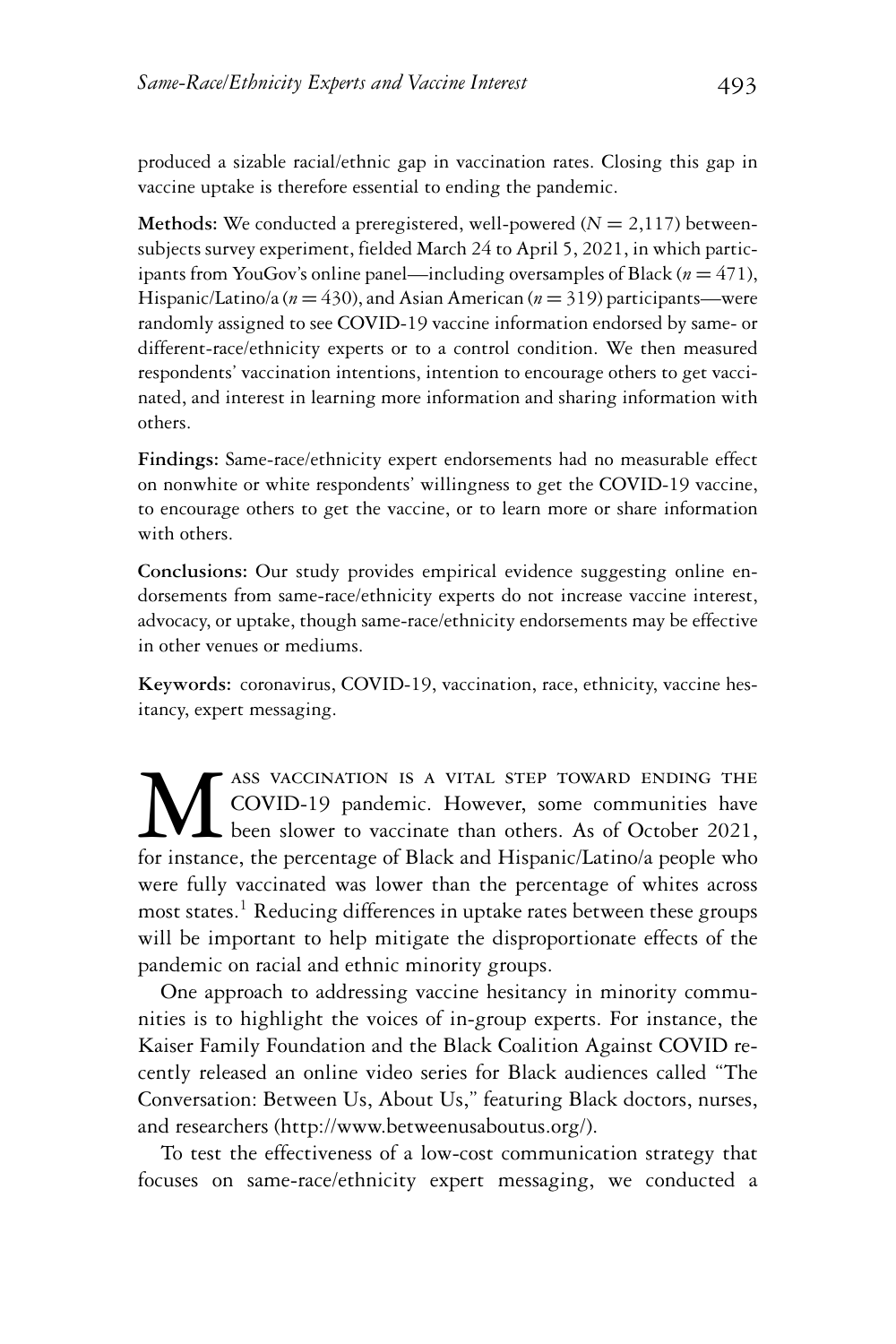preregistered online survey experiment in which we randomized exposure to COVID-19 vaccine information from same-race/ethnicity experts. Despite testing this message among large oversamples of Black, Hispanic/Latino/a, and Asian American participants, we found no measurable effect of same-race/ethnicity messaging on interest in receiving the vaccine or encouraging others to receive it on nonwhite respondents (as well as white respondents). Of course, such a result does not preclude the possibility that other same-race/ethnicity endorsements (e.g., in person, or endorsements from clinicians rather than experts) might be more effective or that the effect of endorsements is cumulative over time. However, our findings are consistent with the argument that problems of access rather than intent are partially responsible for lower uptake rates among racial and ethnic minority groups. A more comprehensive vaccine uptake campaign that combines same-race/ethnicity expert messaging with other forms of engagement and increased access may be more effective in reaching minority communities.

### **Theoretical Expectations**

Lower vaccination rates among particular ethnic and racial groups are a product of several factors.<sup>2</sup> One key factor is access. Differences in vaccination rates across racial groups reflect structural barriers to vaccine access (e.g., local availability and supply, transportation to vaccine sites, Internet access for scheduling appointments, work flexibility, and language accessibility) as well as differences in vaccine hesitancy across racial/ethnic groups. We focus on the latter in this paper.

Vaccine hesitancy is a significant concern for many Americans, including members of racial and ethnic minority groups. For BIPOC (Black, Indigenous, and people of color) communities, hesitancy is rooted in historical and contemporary experiences, including systemic racism, marginalization, neglect, and abusive research practices. $3$  For instance, implicit bias among health care professionals is associated with poorer care of and communication with people of color in the United States.<sup>4</sup>

This mistrust extends to the COVID-19 pandemic. Deeply rooted distrust among Black Americans in the medical profession has resulted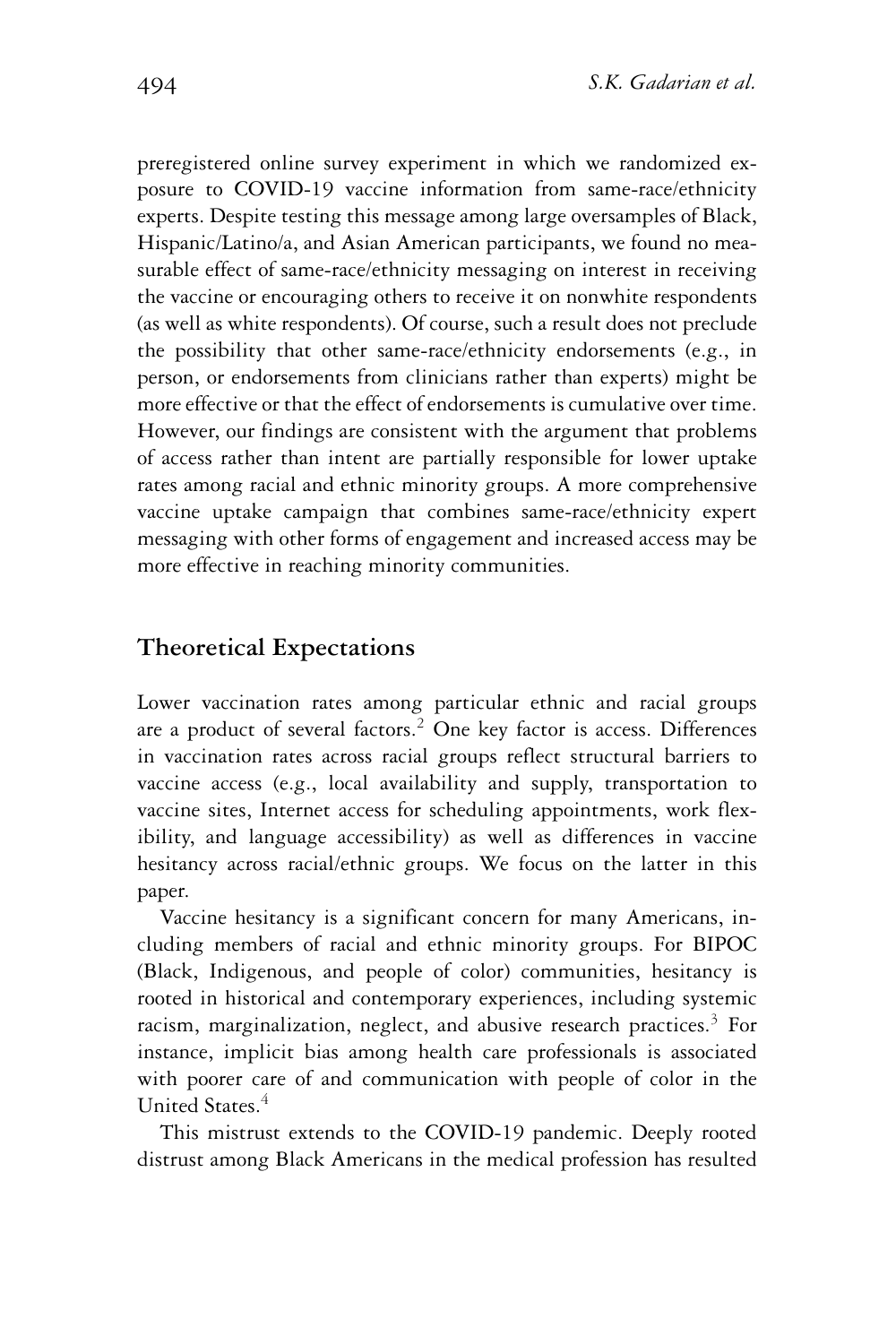in lower participation in COVID-19 vaccine trials.<sup>5,6</sup> Early in the pandemic, Black and Hispanic respondents were also significantly less likely to report intending to be vaccinated than were white respondents, as were respondents who were women, those who were younger, and those who were more politically conservative.<sup>7</sup>

To reach herd immunity, public health officials must find messages and interventions that can move hesitance toward acceptance. Public health departments utilize multiple types of interventions to increase vaccination, including default appointments, text messages prior to primary care visits, and information campaigns.<sup>8</sup>

However, effective public health messages require credible messengers. Elite messaging plays a vital role in both fostering vaccine hesitancy and overcoming it. Shared social identities like partisanship and race/ethnicity are of particular importance, as they provide a way for individuals to understand and interact with health messaging, especially given that trust in one's in-group tends to be higher than trust in out-groups.<sup>9</sup> For instance, having health care providers who match patients' race/ethnicity and gender drives down mortality in hospitals $^{10}$ and can increase patients' seeking of preventive care.<sup>11</sup> In this context, same-race/ethnicity and same-gender doctors can increase desire for vaccination through role modeling,<sup>12</sup> through better communication,<sup>11</sup> or through increasing trust in the medical system. Endorsements by public figures of the same political identity have also been found to increase uptake. $13$ 

Based on these considerations, we hypothesized that providing respondents with vaccine information from an expert source who shares their racial or ethnic background would decrease vaccine hesitancy. We tested these hypotheses in an online survey experiment conducted among a representative sample of Americans in spring 2021 during a period of mass vaccination in the United States.

We specifically tested two preregistered hypotheses:

**H1:** Vignettes increase vaccine intention, information seeking, and intention to encourage others to get vaccinated. Exposure to a vignette encouraging vaccination will increase intent to vaccinate (H1a), interest in learning more about vaccines (H1b), and interest in sharing information about vaccines (H1c).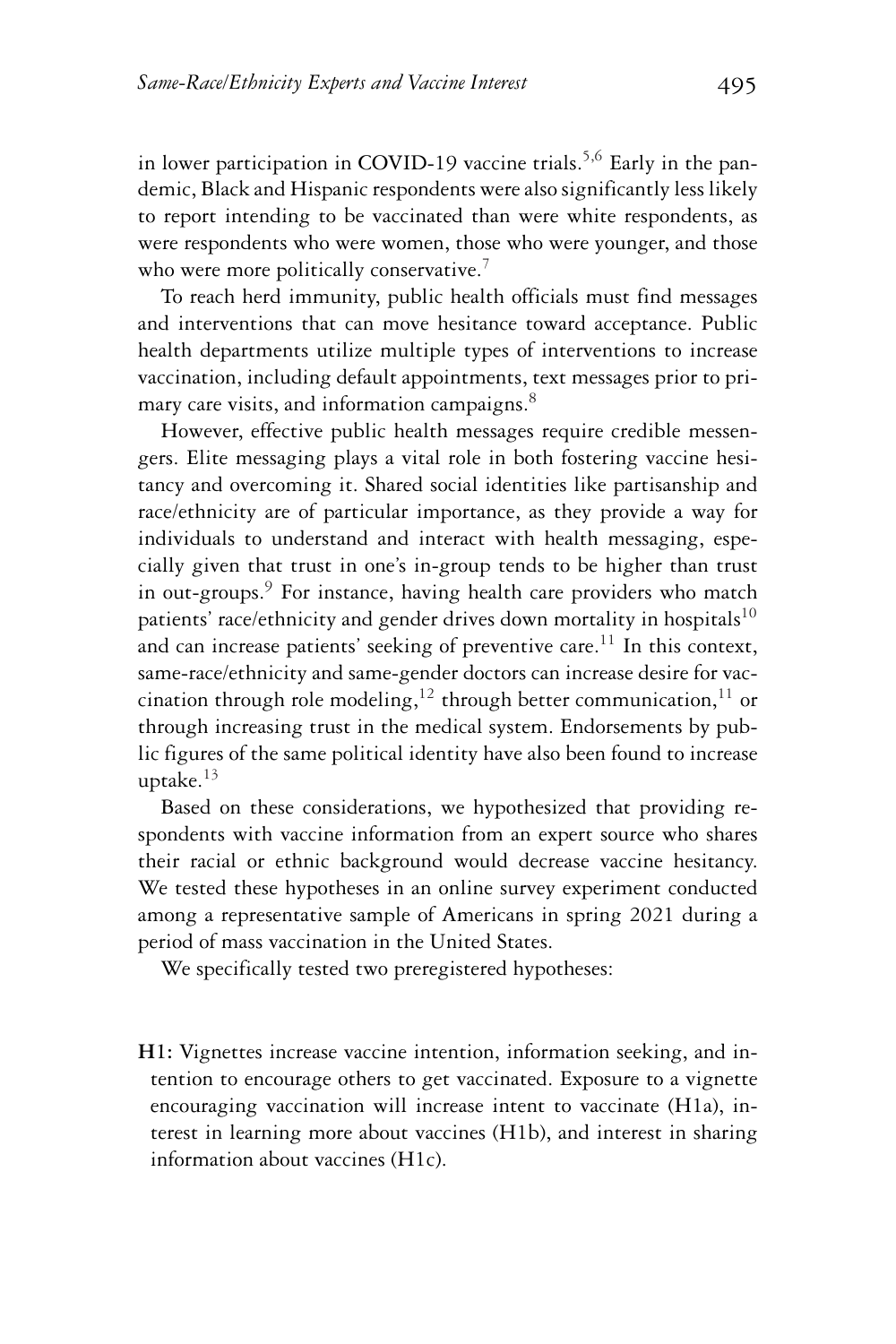**H2:** Vignettes from experts who share the same racial and ethnic background as the respondents increase vaccine intention, information seeking, and intention to encourage others to get vaccinated among nonwhite respondents. Exposure to a vignette featuring samerace/ethnicity experts will increase intent to vaccinate (H2a), interest in learning more about vaccines (H2b), interest in encouraging others to get vaccinated (H2c), and interest in sharing information about vaccines (H2d) among nonwhite respondents both versus a control and versus different-race/ethnicity experts.

As part of this analysis, we also tested the preregistered research question of whether exposure to same-race/ethnicity experts versus differentrace/ethnicity experts affects intent to vaccinate, interest in learning more about vaccines, and interest in sharing information about vaccines and encouraging others to get vaccinated among white respondents.

#### **Methods**

Our research design was approved by Cornell University (IRB Protocol 2003009479), Dartmouth College (IRB Protocol 00032274), Syracuse University (IRB Protocol 20–099), and UC Irvine (granted self-exemption). Our analysis plan was preregistered with the Open Science Foundation [\(https://osf.io/bszmg/?view\\_only=](https://osf.io/bszmg/?view_only3fca23cf4a354d018ffe84d32a195141) [3fca23cf4a354d018ffe84d32a195141\)](https://osf.io/bszmg/?view_only3fca23cf4a354d018ffe84d32a195141). We report only one deviation from our preanalysis plan: as specified in this paper, our randomization procedure would not allow us to test our preregistered hypothesis H1d, that exposure to any vignette would increase respondents' willingness to encourage others to get vaccinated. Participants were recruited through YouGov, a polling firm that specializes in public opinion research in the United States. The survey was fielded from March 24 to April 5, 2021. Respondents were US adults drawn from YouGov's online panel of respondents and matched to approximate a national probability sample by age, gender, race/ethnicity, and region using YouGov's sample-matching methodology.

This study is a continuation of an ongoing panel survey. YouGov recontacted 1,650 respondents from that panel study and recruited a fresh cross-section of 1,350 new respondents. New respondents were selected in order to oversample respondents from three racial or ethnic groups: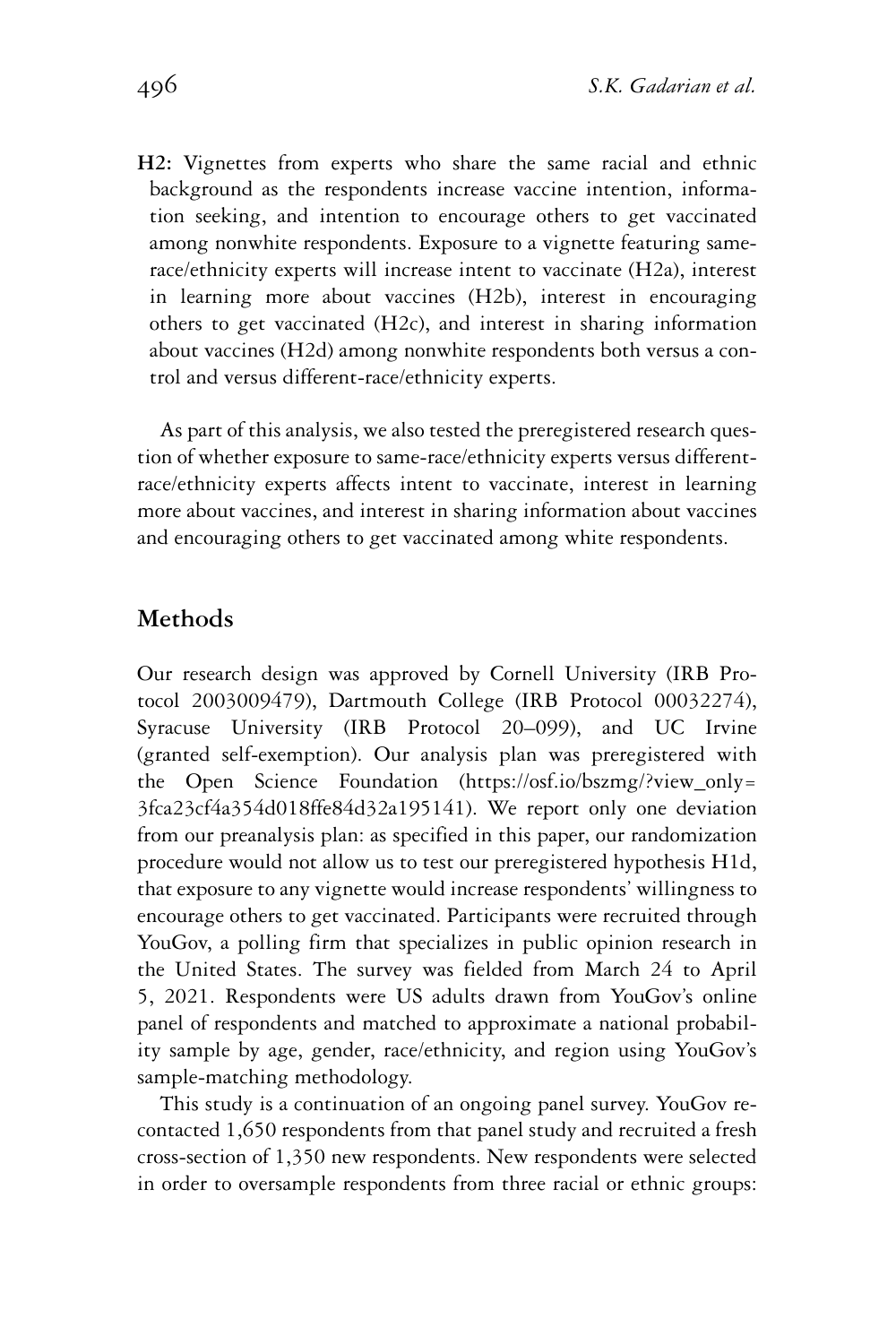Black, Hispanic/Latino/a, and Asian American. Following our preregistered research design, respondents who did not identify as belonging to any of these groups (or as white) were excluded from the analysis, as were respondents who reported that they had already received the COVID-19 vaccine. There were no other conditions for exclusion from the study. The final sample consisted of 2,117 respondents: 897 white, 471 Black, 430 Hispanic/Latino/a, and 319 Asian American.

We conducted a between-subjects experiment in which survey respondents were assigned to one of four experimental conditions or a control condition by YouGov:

- A message that encourages vaccination featuring two white medical or public health professionals
- A message that encourages vaccination featuring two Latino/a medical or public health professionals
- A message that encourages vaccination featuring two Asian American medical or public health professionals
- A message that encourages vaccination featuring two Black medical or public health professionals
- $\bullet$  No message about vaccination (control condition)

Within each treatment condition, respondents saw a standardized message encouraging vaccination that was customized by the racial or ethnic background of the relevant set of experts depending on condition. Each one featured the images, names, and titles of two experts (one female and one male) immediately under the headline. The article headline and text were varied to correspond to the experts featured, who were described as "Black experts," "Latino/a experts," or "Asian American experts" if those experts were shown, and as "Experts" otherwise. All images depicted real medical and public health professionals. (See Online Appendix A for exact text and images from the survey and experimental stimuli.)

For all respondents, the probability of receiving the control condition was one in three and the probability of receiving any treatment was one in two. Among those assigned a treatment condition, the randomization procedure was as follows: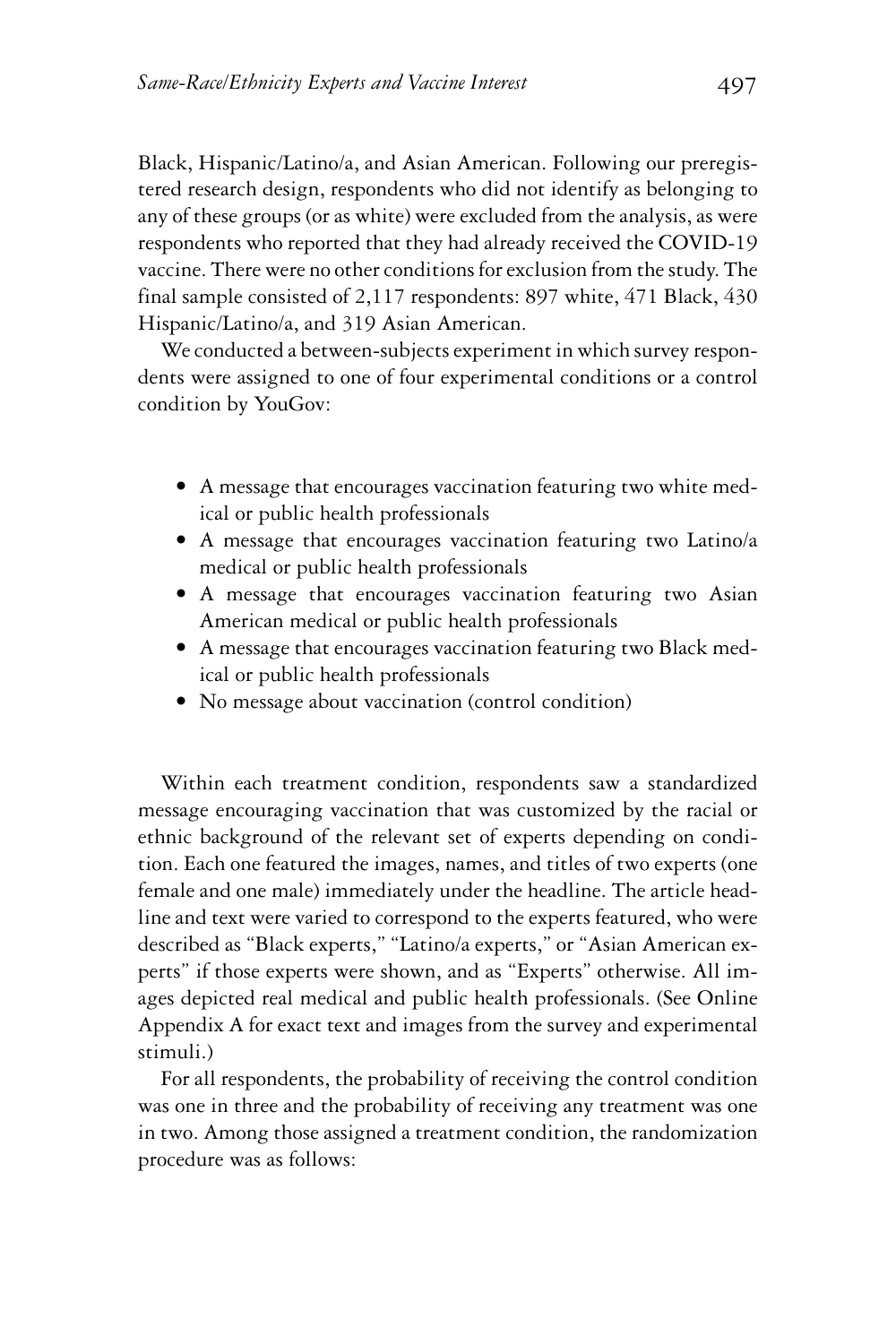- White respondents were assigned with equal probability to see a message featuring white experts or a message featuring a randomly selected pair of nonwhite experts.
- Black, Asian American, and Hispanic/Latino/a respondents were assigned with equal probability to see a message featuring white experts or a message featuring same-race/ethnicity experts.

After the randomization, respondents were asked about their intention to get a vaccine themselves (*Vaccine Intent*) as well as their desire to encourage a friend or loved one to get a vaccine (*Encourage Others*). (See Online Appendix B for information about the timing of the treatment relative to pretreatment and outcome measures.) They were then also provided with an opportunity to learn more about vaccines by checking their eligibility on the Centers for Disease Control and Prevention website (*Learn More*) as well as an opportunity to download information about vaccines that could be shared (*Share with Others*). Because the information that we provided for sharing was based on the experimental vignettes that we had presented to them, those respondents who were assigned to the control condition were not asked the last of these items, even though we preregistered the hypothesis that exposure to any vignette would increase respondents' willingness to encourage others to get vaccinated.

#### **Results**

We computed treatment effects via ordinary least squares with robust standard errors. Our target estimand was the sample average treatment effect, due to concerns about extrapolation in estimating population average treatment effects. To improve efficiency, all models followed our preregistered specification, which controlled for party affiliation, age group, marital status, college education, census region, and a pretreatment measure of vaccination intention. Each of these covariates except for *Prior Intent* entered the regression as an indicator variable.

We begin with results for H1, which appear in Table 1. The variable *Any Vignette* is coded as 1 for all respondents who were assigned to any treatment condition and 0 for all respondents assigned to the control condition.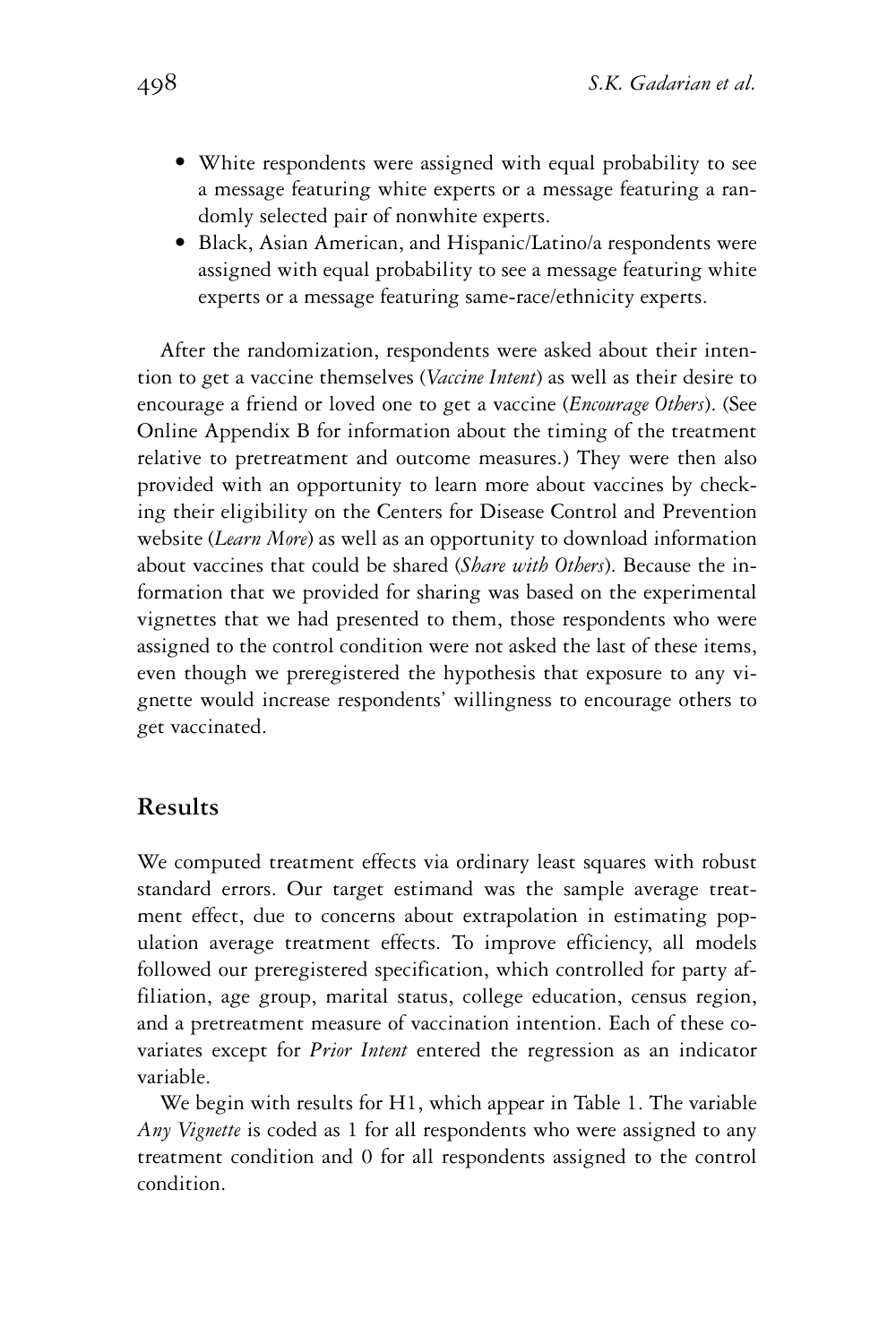| Table 1. Effects of Expert Information on COVID-19 Vaccination Inten-<br>tion, Advocacy, and Learning/Sharing |                       |                                |                   |  |  |  |
|---------------------------------------------------------------------------------------------------------------|-----------------------|--------------------------------|-------------------|--|--|--|
|                                                                                                               | (1)<br>Vaccine Intent | (2)<br><b>Encourage Others</b> | (3)<br>Learn More |  |  |  |
| Any vignette                                                                                                  | 0.026                 | 0.081                          | 0.038             |  |  |  |
|                                                                                                               | (0.029)               | (0.043)                        | (0.020)           |  |  |  |
| $R^2$                                                                                                         | 0.820                 | 0.449                          | 0.133             |  |  |  |
| N                                                                                                             | 2,117                 | 2,117                          | 2,117             |  |  |  |

Ordinary least squares (OLS) regression; robust standard errors in parentheses. Control variables are included but are omitted for presentation: these include indicators for Democrat, Republican, age 18-34, age 35-49, age 50-69, age 70+, married, college graduate, census region, and prior vaccination intention.

We found no evidence that exposure to any online vignette increased respondents' intent to vaccinate (H1a), interest in learning more about vaccines (H1b), or interest in sharing information about vaccines (H1c).

Our results for H2 appear in Table 2. We found no measurable evidence that online endorsements from same-race/ethnicity experts increase nonwhite respondents' willingness to get the vaccine (H2a), to encourage others to get the vaccine (H2b), to learn more (H2c), or to share information with others (H2d). These findings hold among both nonwhite and white respondents.

To verify the precision of these estimates and demonstrate that they provide affirmative evidence that same-race/ethnicity vignettes do not decrease vaccine hesitancy (contra H2), we conducted exploratory equivalence tests following a two one-sided testing approach.<sup>14</sup> We reject the null hypothesis that the effect of the treatment on *Vaccine Intent* is larger than 0.12 for whites and 0.09 for nonwhites, which are equivalent to 0.08 and 0.06 standard deviations of *Vaccine Intent*, respectively. Among whites and nonwhites, we likewise reject the null hypothesis that the treatment effect is larger than 0.14 or 0.11 standard deviations for *Encourage Others*, 0.06 or 0.13 standard deviations for *Learn More*, and 0.08 or 0.17 standard deviations for *Share with Others*. In sum, we can rule out even small positive effects on vaccine interest, advocacy, or uptake.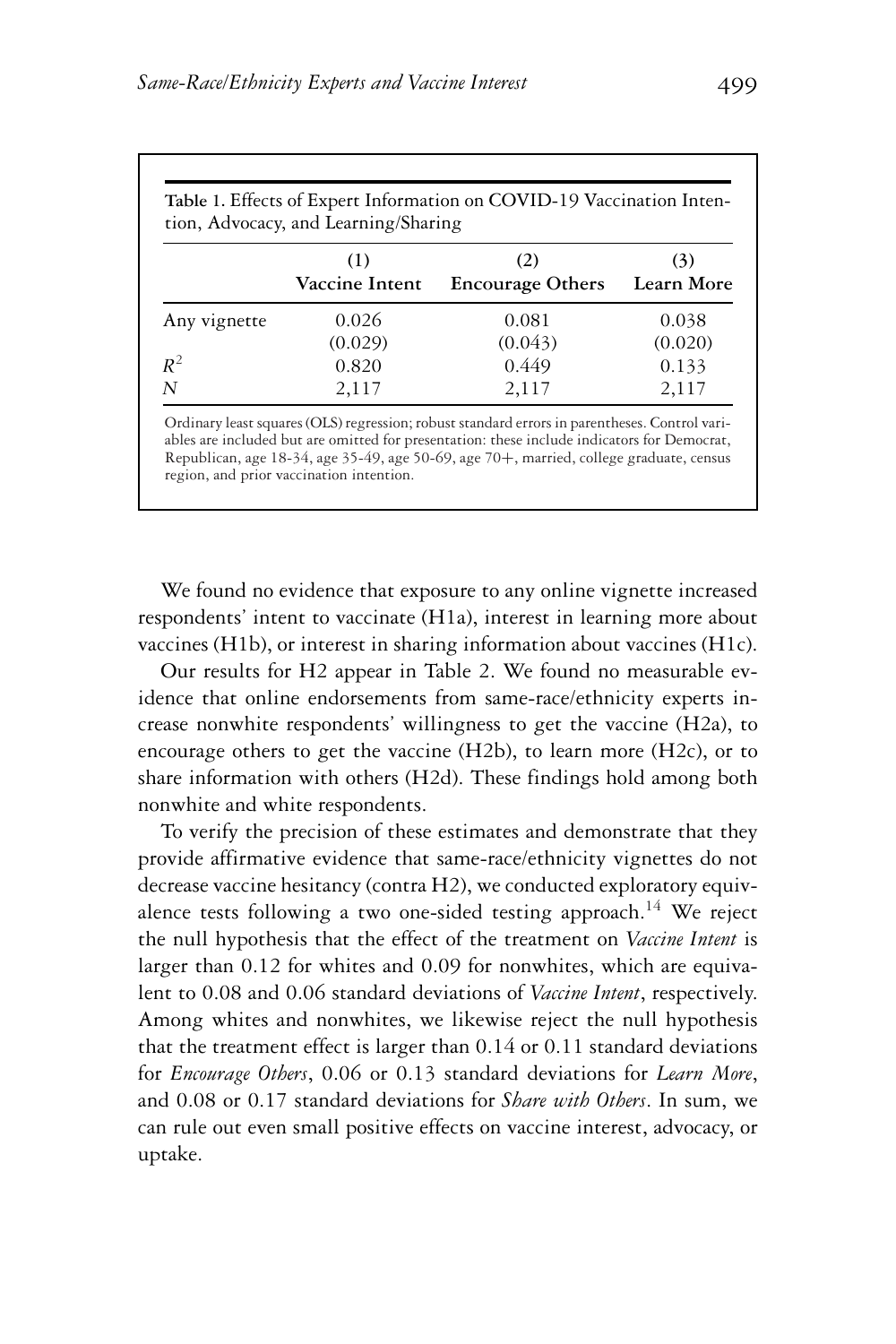|                              | (1)      | (2)<br>Vaccine Encourage | (3)<br>Learn | (4)<br>Share With |
|------------------------------|----------|--------------------------|--------------|-------------------|
| <b>Independent Variables</b> | Intent   | Others                   | More         | Others            |
| Same-race/ethnicity expert   | $-0.009$ | 0.028                    | 0.034        | 0.024             |
|                              | (0.045)  | (0.069)                  | (0.033)      | (0.033)           |
| Nonwhite respondent          | $-0.081$ | $-0.240*$                | $0.105*$     | $0.185*$          |
|                              | (0.043)  | (0.070)                  | (0.034)      | (0.035)           |
| Same-race/ethnicity expert   | 0.071    | 0.098                    | 0.017        | $-0.002$          |
| $\times$ nonwhite            | (0.067)  | (0.100)                  | (0.046)      | (0.047)           |
| Different-race/ethnicity     | $-0.034$ | 0.036                    | 0.008        |                   |
| expert                       | (0.041)  | (0.064)                  | (0.033)      |                   |
| Different-race/ethnicity     | 0.100    | 0.074                    | 0.047        |                   |
| expert $\times$ nonwhite     | (0.066)  | (0.095)                  | (0.046)      |                   |
| <b>Marginal Effects</b>      |          |                          |              |                   |
| Nonwhites: same-race/        | 0.063    | 0.126                    | 0.050        |                   |
| ethnicity - control          | (0.050)  | (0.072)                  | (0.033)      |                   |
| Nonwhites: same-race/        | $-0.003$ | 0.016                    | $-0.005$     | 0.022             |
| ethnicity - different-race   | (0.054)  | (0.072)                  | (0.033)      | (0.033)           |
| Whites: same-race/           | 0.025    | $-0.008$                 | 0.025        | 0.024             |
| ethnicity - different-race   | (0.050)  | (0.070)                  | (0.033)      | (0.033)           |
| $R^2$                        | 0.820    | 0.444                    | 0.132        | 0.112             |
| $\overline{N}$               | 2,117    | 2,117                    | 2,117        | 1,406             |

 $^{*}p < 0.05, ^{**}p < 0.01, ^{***}p < 0.005.$ 

Control variables are included but are omitted for presentation: these include indicators for Democrat, Republican, age 18-34, age 35-49, age 50-69, age 70+, married, college graduate, census region, and prior vaccination intention. Robust standard errors appear in parentheses.

## **Conclusion**

We tested the hypothesis that messages from same-race/ethnicity experts decrease vaccine hesitancy among racial and ethnic minority groups in the United States. In a preregistered online survey experiment using a sample of US adults with large oversamples of Black, Hispanic/Latino/a, and Asian American respondents, we found no evidence of any such effect. We also found no evidence that exposure to any vignette decreased vaccine hesitancy among our analysis sample.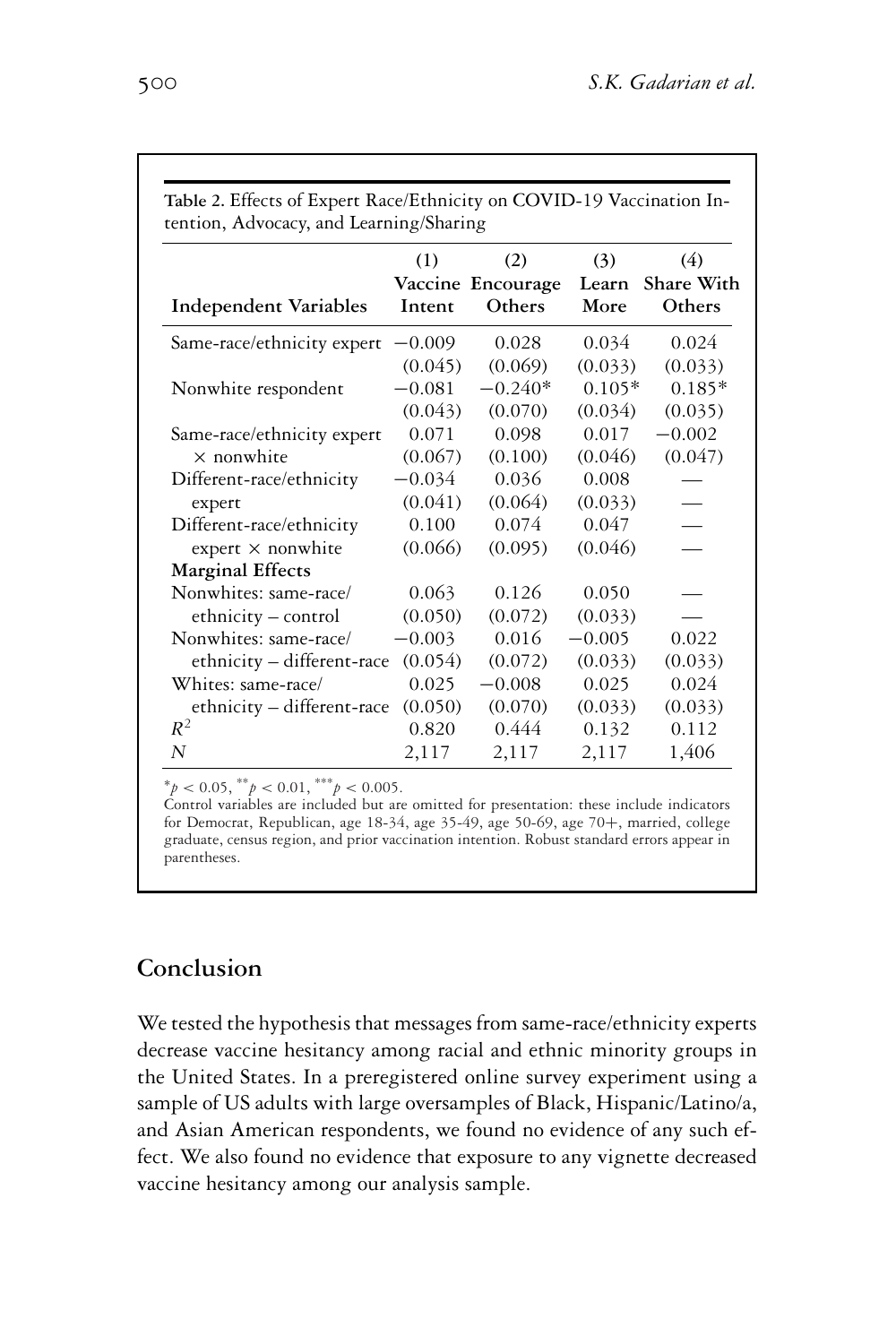It is important to acknowledge several limitations of our study. First, online messages may struggle to overcome vaccine hesitancy regardless of their source. Second, other types of messages should be tested. The messages we tested may not have been salient to participants or may have lacked relevance to the participants' specific concerns, and they may have been too brief to be effective. Third, such messages may be more effective when they come from experts who are known in a community and when the voice of the expert is presented directly rather than in a mediated form, as through an anonymous online platform such as in our experiment. Messages from same-race/ethnicity clinicians may also be more effective than messages from same-race/ethnicity heads of organizations. Lastly, messages may need to be repeated to reduce hesitancy.

Our findings offer important lessons for designing public health messages to encourage COVID-19 vaccination among Americans. Our data suggest that online public health messaging designed to encourage vaccination among unvaccinated ethnic and racial minorities in the United States need not focus on matching the identities of message endorsers and receivers. Moreover, low-cost online messaging does not appear to be effective in dislodging vaccine hesitancy in general in isolation. However, this finding can point the public health community toward more productive approaches. For instance, our results do not preclude the possibility that in-group endorsements are more successful in other settings, such as in-person referrals or medical settings. Further research should also seek to determine if other types of online appeals would be more effective, or if more comprehensive public health campaigns that couple same-race/ethnicity endorsements with other outreach and engagement efforts are more effective.

Our findings help give context to the well-established imperative to address fundamental inequities in access and distribution processes.<sup>15</sup> Community clinics and local outreach require more decentralized planning and purposeful allocation of resources in order to be more successful at getting vulnerable minority communities protected. Low-cost approaches such as the messaging campaign that we evaluated in this paper are insufficient for increasing vaccine uptake. Public health advocates might devote resources to increasing access and making vaccinations more convenient for those not yet vaccinated, coupling these with more comprehensive (if more costly) outreach strategies to minority communities.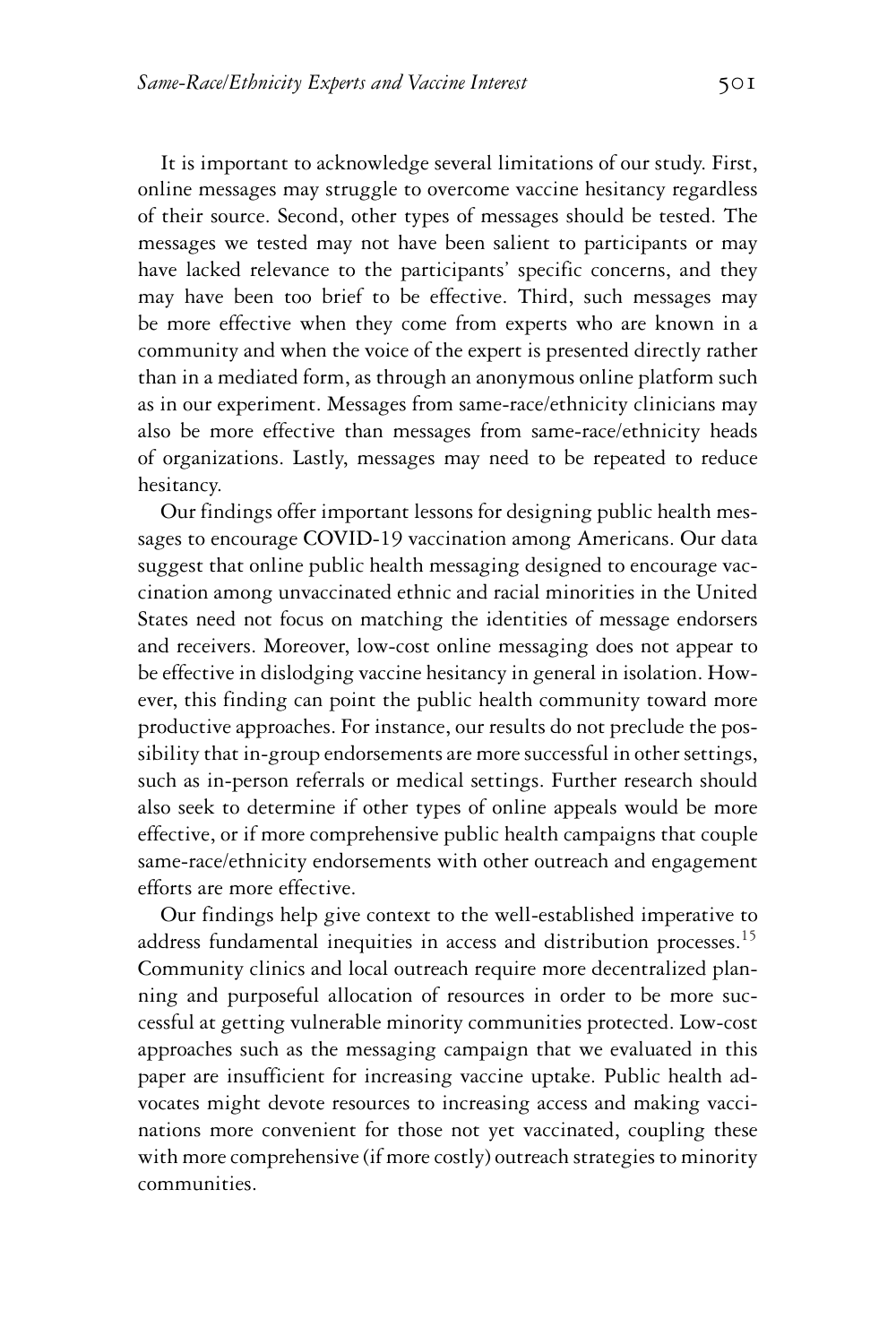## **References**

- 1. Latest data on COVID-19 vaccinations by race/ethnicity. Kaiser Family Foundation website. [https://www.kff.org/coronavirus](https://www.kff.org/coronavirus-covid-19/issue-brief/latest-data-on-covid-19-vaccinations-by-race-ethnicity/)[covid-19/issue-brief/latest-data-on-covid-19-vaccinations-by](https://www.kff.org/coronavirus-covid-19/issue-brief/latest-data-on-covid-19-vaccinations-by-race-ethnicity/)[race-ethnicity/.](https://www.kff.org/coronavirus-covid-19/issue-brief/latest-data-on-covid-19-vaccinations-by-race-ethnicity/) Last updated January 12, 2022. Accessed October 21, 2021.
- 2. Hooper MW, Nápoles AM, Pérez-Stable EJ. No populations left behind: vaccine hesitancy and equitable diffusion of effective COVID-19 vaccines. *J Gen Intern Med*. 2021;36(7):2130-2133. [https://doi.org/10.1007/s11606-021-06698-5.](https://doi.org/10.1007/s11606-021-06698-5)
- 3. Quinn SC, Andrasik MP. Addressing vaccine hesitancy in BIPOC communities—toward trustworthiness, partnership, and reciprocity. *N Engl J Med*. 2021;385(2):97. [https://doi.org/10.1056/](https://doi.org/10.1056/NEJMp2103104) [NEJMp2103104.](https://doi.org/10.1056/NEJMp2103104)
- 4. Hall WJ, Chapman MV, Lee KM, et al. Implicit racial/ethnic bias among health care professionals and its influence on health care outcomes: a systematic review. *Am J Public Health*. 2015;105(12):e60-e76. [https://doi.org/10.2105/AJPH.2015.](https://doi.org/10.2105/AJPH.2015.302903) [302903.](https://doi.org/10.2105/AJPH.2015.302903)
- 5. Reuben R, Aitken D, Freedman JL, Einstein G. Mistrust of the medical profession and higher disgust sensitivity predict parental vaccine hesitancy. *PloS One*. 2020;15(9):e0237755. [https://doi.org/](https://doi.org/10.1371/journal.pone.0237755) [10.1371/journal.pone.0237755.](https://doi.org/10.1371/journal.pone.0237755)
- 6. Warren RC, Forrow L, Hodge DA Sr, Truog RD. Trustworthiness before trust—Covid-19 vaccine trials and the Black community. *N Engl J Med*. 2020;383(22):e121. [https://doi.org/10.1056/](https://doi.org/10.1056/NEJMp2030033) [NEJMp2030033.](https://doi.org/10.1056/NEJMp2030033)
- 7. Latkin CA, Dayton L, Yi G, Colon B, Kong X. Mask usage, social distancing, racial, and gender correlates of COVID-19 vaccine intentions among adults in the US. *PloS One*. 2021;16(2):e0246970. [https://doi.org/10.1371/journal.pone.0246970.](https://doi.org/10.1371/journal.pone.0246970)
- 8. Logan J, Nederhoff D, Koch B, et al. 'What have you HEARD about the HERD?' Does education about local influenza vaccination coverage and herd immunity affect willingness to vaccinate? *Vaccine*. 2018;36(28):4118-4125. [https://doi.org/10.1016/j.](https://doi.org/10.1016/j.vaccine.2018.05.037) [vaccine.2018.05.037.](https://doi.org/10.1016/j.vaccine.2018.05.037)
- 9. Tajfel H, Turner JC. The social identity theory of intergroup behaviour. In: Worchel S, Austin WG, eds. *Psychology of Intergroup Relations*. Chicago, IL: Nelson-Hall; 1986:7-24.
- 10. Greenwood BN, Carnahan S, Huang L. Patient–physician gender concordance and increased mortality among female heart attack patients. *Proc Natl Acad Sci U S A*. 2018;115(34):8569- 8574. [https://doi.org/10.1073/pnas.1800097115.](https://doi.org/10.1073/pnas.1800097115)